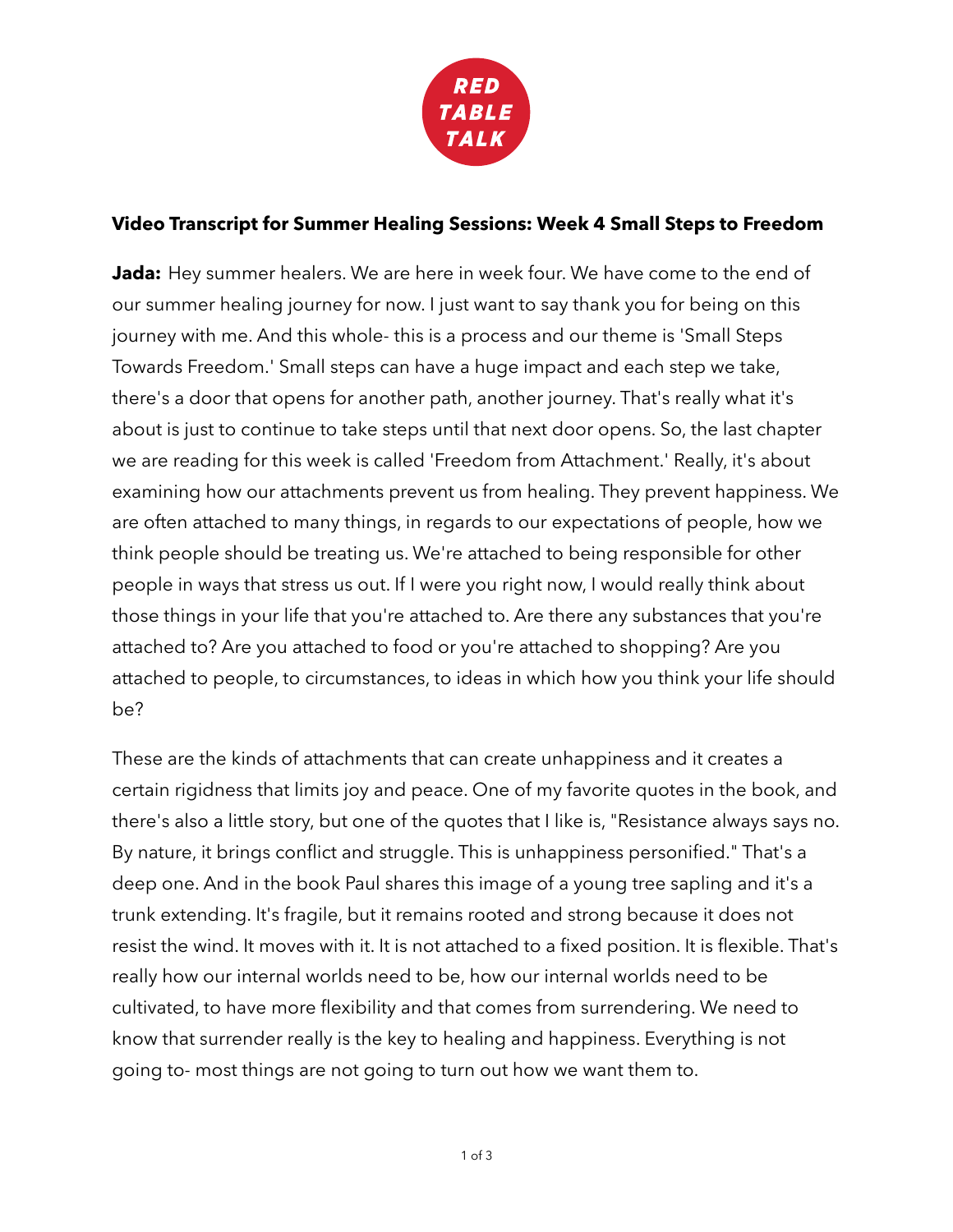It's just not- that's just not how life works. But when they do, that's when we can really show some deep gratitude. But a lot of times we have to just learn how to go with the flow and we have to learn how to let go. But it's definitely through flexibility that we are able to and a manner that we don't insist that all our needs are met any specific way. I'm going to tell you something. That is a set up and I for a long time just fought that idea of surrendering, that my needs weren't going to be met in a certain manner. It caused me a lot of grief and it wasn't until I was willing to let go and surrender and let go of once again, that entitlement. This is when that entitlement comes in as well, as feeling entitled to having life be a certain way, it wasn't until I was ready to surrender and let go that I was able to find some happiness and I really had to find trust in a higher power that this is not all about me. Sometimes we have to just let things manifest and stop trying to be in control of the process and it's hard. This takes practice. This takes practice and this is one of those things that we just have to remain mindful of. This is something that's not going to change overnight. This is a life. That's a life process, so now we're just going to take those small steps towards our mindfulness in regards to freeing ourselves from attachments and even starting with identifying those attachments and as we identify one layer of attachment, then the next layer of attachment comes and then the next layer. So it's an ongoing process.

The activity this week is to make a list of attachments that you have strong emotional investment in and only you would know this. What is happening in your life that you are in a deep struggle with that is creating a certain rigidness and inflexibility. So whether your ego is just- you going through a divorce and you just, you holding on to a certain aspect and you just, certain points you won't let go. Or you're in an argument with a friend and you just- your ego just, it's just you just attached to a value system and you just attached and you just creating this rigid frustration. Just examine it. What's really going on? Cause it's hurting you, right the list. And I want you to pick one thing that you are willing to change your mindset around just one. So whether it's, if you one of those people that hates that your husband or your partner or your wife squeezes the toothpaste in the middle from the middle of the tube and every morning you like, "I tell you every day, do not squeeze this toothpaste in the middle."